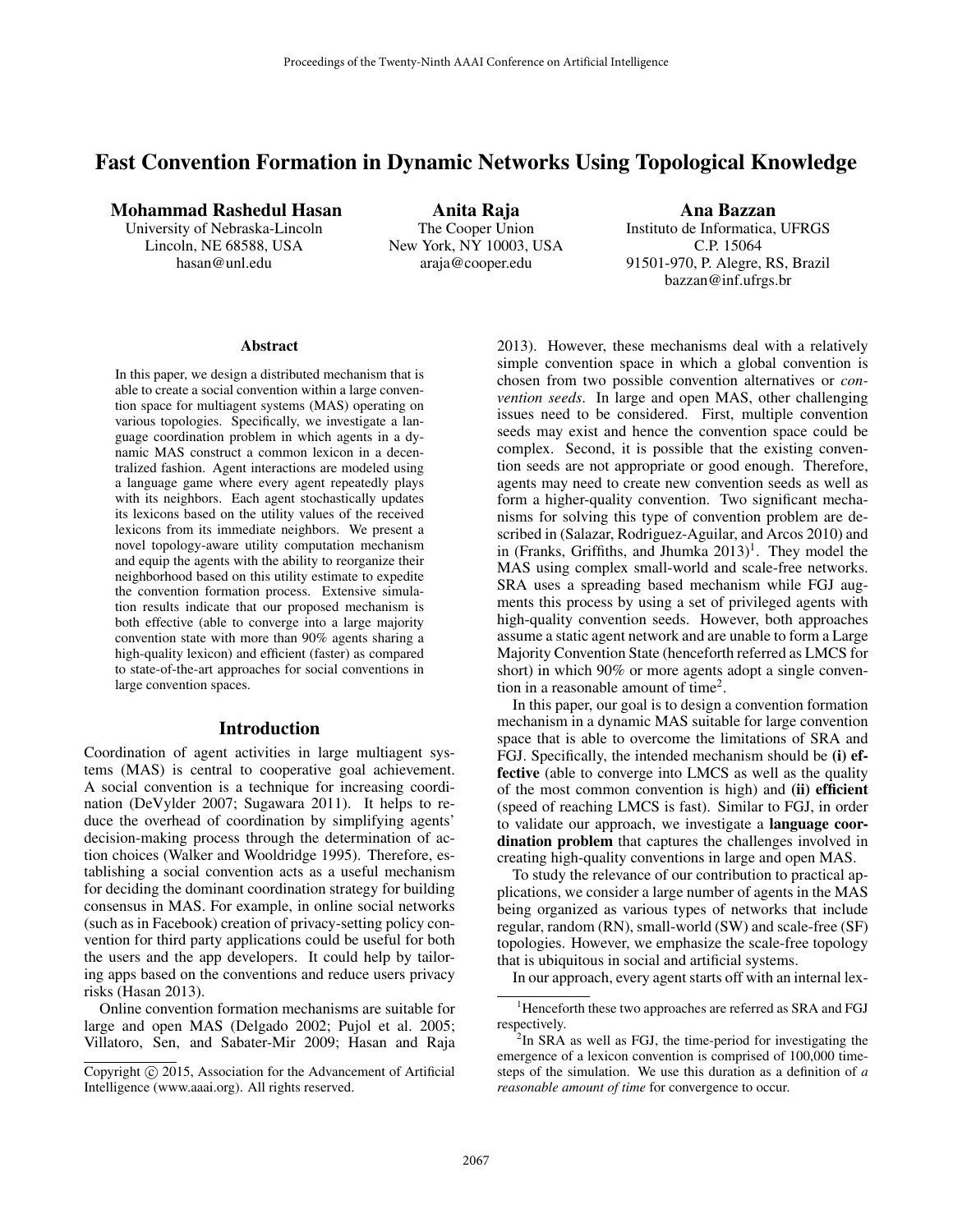icon that consists of a set of concepts and randomly assigned word mappings. These agents engage in repeated and pairwise interactions with their immediate neighbors. Agents' interactions are modeled using a language game in which they send lexicons to their neighbors and update their lexicons based on the utility values of the received lexicons. We propose a topology-aware utility computation mechanism that enables the agents to use contextual knowledge to expedite the convention formation process. According to this mechanism, if agents with the largest degree in their neighborhood have a high quality lexicon, they would increase the utility of their lexicons in proportion to their degree. We use the "mass media person" metaphor from social networks in which influential individuals have stronger influence than the average person (Kim et al. 2002). We enable the socially influential high-utility-lexicon agents to bias their neighbors towards accepting their lexicons. This "network thinking" phenomenon significantly expedites the convention formation process.

To further augment this process, we use a sociallyinspired technique called the *power of diversity*. In (Page 2007), it has been shown that while diversity improves organizational productivity from a social science perspective, not all diversity is useful. In fact, the benefits of diversity rests on a certain set of criteria. Agents in our work are equipped to bring diversity in the population through a novel network reorganization technique that is based on the lexicon utility. An agent stochastically removes the smallest-lexicon-utility-neighbor from its neighborhood and rewires with a randomly chosen neighbor of the removed agent. This increases the chance of getting a better-lexiconutility-neighbor in the neighborhood and thereby improves the quality of lexicons. We show that the topology-aware mechanism along with link diversity expedites the emergence of a stable and high-quality convention.

The main contributions of this paper are:

- Equipping agents to use "network thinking" to control the dynamical process of convention formation suitable for a large convention space.
- Modeling dynamic topologies through a novel network reorganization technique.
- Forming a large majority convention much faster than the existing state-of-the-art approaches and ensuring high quality of the convention.
- Extensive experimental analysis verifying our topologyaware mechanism.

The remainder of this paper is organized as follows. First, we discuss the relevant literature in the next section and formally frame the problem of convention emergence in the subsequent section. Then we present our proposed approach, followed by an extensive computational study. Finally we conclude with a summary of our observations and discussion of future work.

## Related Works

A survey of existing approaches for convention formation in normative MAS (NorMAS) is provided in (Savarimuthu and Cranefield 2011). Most of the mechanisms presented here are limited to two-dimensional convention space and static topology. One exception is (Savarimuthu et al. 2009) where the role of dynamic network topologies over norm spreading and emergence is investigated. They used a dynamic network to model the agent society. Agent interactions are captured using Ultimatum Game and a role model based mechanism is used to solve the convention problem. However, their approach is limited to just a grid topology.

A topology-aware convention selection mechanism is presented in (Hasan, Abdallah, and Raja 2014). Although this approach is based on local information, it is implemented on a two-dimensional convention space. In (Gkantsidis et al. 2007), a centralized algorithm is used to generate topology awareness among the nodes. Unlike this approach, our goal in this paper is to augment nodes with topology-awareness based on solely local information.

Unlike the above approaches, SRA and FGJ solved the convention problem for a larger convention space. They have used a language coordination problem for investigation in which a group of agents tries to create a lexicon convention through repeated interactions. This problem was originally inspired by Luc Steels' *Naming Game* model. In (Steels 1995), Luc Steels focused on the formation of vocabularies, i.e., a set of mappings between words and meanings (for instance physical objects). In this context, each agent develops its own vocabulary in a random private fashion and then tries to align its vocabulary with others in order to obtain the benefit of cooperating through communication.

The significance of the SRA and FGJ approaches is that they considered a large population of agents modeled using complex small-world and scale-free networks. In SRA, a sophisticated agent architecture design is proposed to create high-quality language convention. On the other hand, in FGJ a set of privileged agents (influencer agents) equipped with high-quality lexicons is deployed to influence and expedite the convention formation process. However, these approaches do not consider the costs associated with the sophisticated agent architecture design or those for the deployment and maintenance of the influencer agents. Moreover, the agent network is assumed to be static and do not converge into LMCS within a reasonable amount of time.

In our approach, we address the above mentioned limitations of the large convention space problem.

## Convention Problem

First we formally define the *convention problem* that includes the following components: (a) *the interaction model* that describes the interaction topology, (b) a *language game model* that captures the agent interaction, and (c) the *convention space* that defines the number of alternative conventions. A solution to this convention problem is the one in which the MAS converges to LMCS *in a reasonable amount of time*.

## The Interaction Model

The agent interactions in the MAS are purely local and are constrained by an undirected graph  $G(V, E)$  where V is the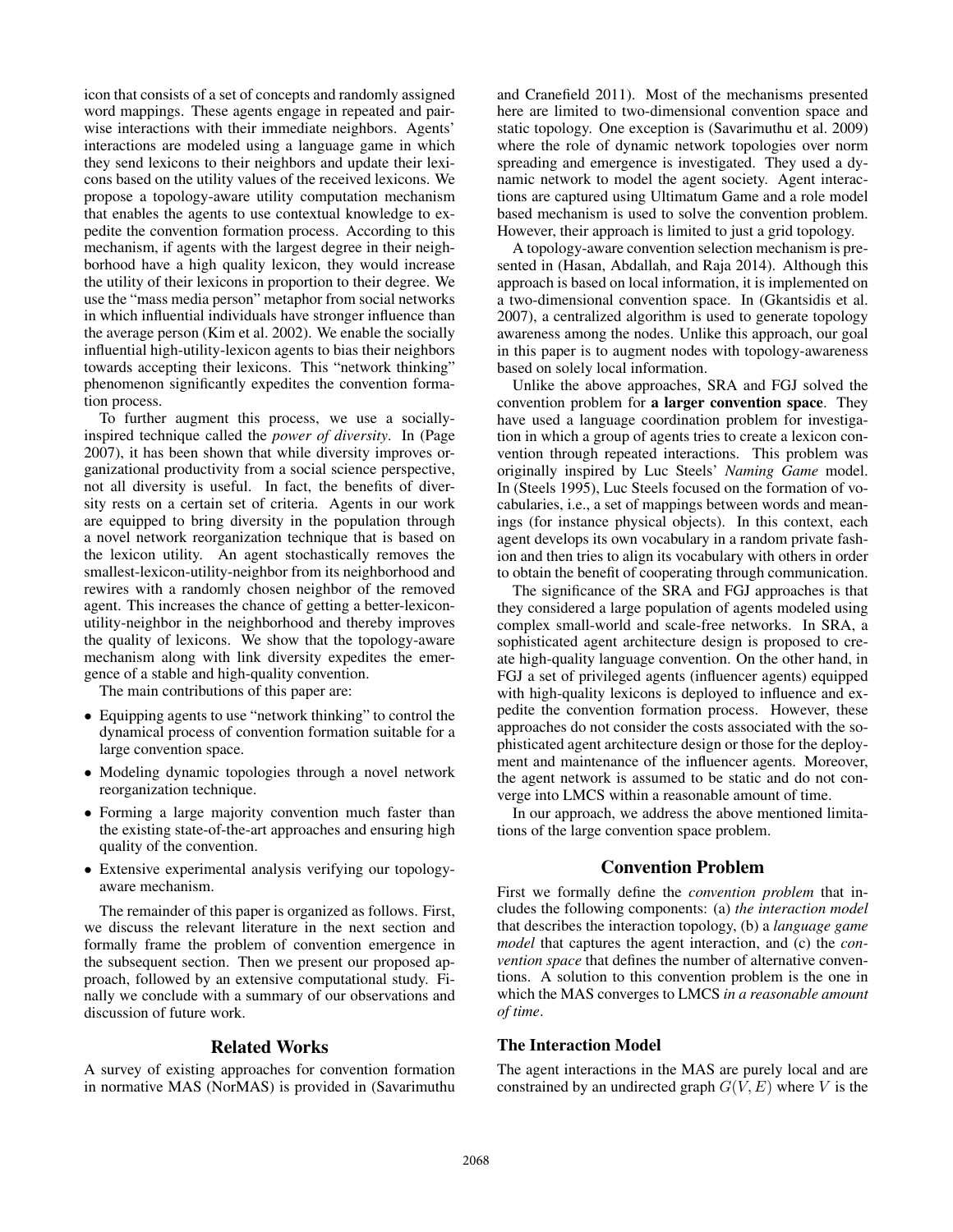set of vertices (or nodes) and  $E \subseteq V \times V$  is the set of edges. Each node corresponds to an agent<sup>3</sup>. The numbers of nodes is referred by *n*. Two nodes  $v_i$  and  $v_j$  are neighbors if  $(v_i, v_j) \in E$ . The neighborhood  $N(i)$  is the set of nodes adjacent to  $v_i$ . That is,  $N(i) = \{v_j | (v_i, v_j)\} \in E \subset V$  and  $|N(i)|$  is the degree of node  $v_i$ . The adjacent agents (within single-hop distance) are defined as the *neighbors*. The network is dynamic in that the nodes change their edges (social ties). Even if the edge from agent A to B is removed, the edge from B to A remains.

#### The Language Game Model

Agent interactions are based on the FGJ language game model which is a variation of Luc Steels' original language game (Steels 1999). Steels designed a paradigm that enables artificial agents to play language games about situations they perceive and act upon in the real world and also self-organize communication systems from scratch. In FGJ, initially the agents start off with randomized internal lexicons. Each lexicon has a set of *mappings* from concepts (C) to words (W). Because of the random allocation of the concept-word mapping, some concepts may have more than one word. In other words, *synonymy* may exist in the lexicon. The game is initialized with multiple convention alternatives or convention seeds (as defined previously). Agents spread their convention seeds through repeated interactions. We assume that agents are rational and hence accept conventions with high utility values. Agents adopt high-quality conventions and continuously create better convention seeds. Finally, one high-quality seed emerges as the dominant convention in the network. A high-quality lexicon is the one that has reduced or zero synonymy.

#### Convention Space

We assume that the number of concepts and words are equal  $(|C| = |W|)$ . Therefore, the size of the convention space is bounded by  $(|W|^{|C|})$ . Similar to FGJ, we use 10 fixed concepts and 10 words; hence the possible size of the convention space is quite large  $(10^{10})$ .

### Topology Aware Convention Formation

In each round of the language game, agents perform the following four tasks: (i) Communication, (ii) Lexicon Spreading, (iii) Lexicon Update, and (iv) Network Reorganization. The first three steps are based on FGJ. We augment their approach with a more informed lexicon utility computation mechanism as well as the ability for the network to reorganize. The lexicon update model is implemented as an asynchronous process in which agents spread and update their lexicons probabilistically.

(i) Communication: Every agent chooses a random neighbor and sends one word mapping for a randomly selected concept. The communication is successful if the receiving agent uses the same mapping. The sending agent  $i$  computes its *communicative efficacy*  $(CE<sub>i</sub>)$  as the proportion of successful communications (succComm) over the last 20 timesteps:  $CE_i = #succComm/20$ . Similar to FGJ, we use 20 time-steps to facilitate empirical comparison.

(ii) Lexicon Spreading: An agent sends its partial lexicon to its neighbors with a sending probability  $p_{send}$ . Every agent has a fixed lexicon transfer length. It sends a contiguous set of mappings from its lexicon equal to this transfer length starting from a randomly selected mapping. A receiving agent that updates its lexicon using this mappings starting from the same random point.

(iii) Lexicon Update: Each agent compares the utility of all the received mappings and choose the mapping with the largest utility. An agent updates its lexicon with the mappings received from its neighbors with an update probability  $p_{update}$ .

*Utility Computation Mechanism:* In FGJ, an agent computes its lexicon utility by adding its communicative efficacy with its lexicon specificity. Suppose  $W_c$  is the set of words associated with that concept. For every concept c in the lexicon with  $W_c > 0$ , agents calculate lexicon specificity  $(S_c)$ using the formula  $S_c = \frac{1}{|W_c|}$ . If a concept has no words associated with it, its  $S_c = 0$ . The specificity of a lexicon is the average of the specificity of all concepts:

$$
S = \sum_{c \in C} S_c / |C|, |C| > 0
$$
 (1)

In this paper, we augment the computation of lexicon utility by adding a *topological factor*. An agent i computes the utility of its lexicon  $(u_i)$  by summing up its communicative efficacy  $(CE_i)$ , lexicon specificity  $(S_i)$  and a the topological factor  $(TF_i)$  as follows:

$$
u_i = aCE_i + bS_i + cTF_i \tag{2}
$$

where  $a, b$  and  $c$  are constants to adjust weights of these three parameters. The topological factor is introduced as an amplifying mechanism to expedite the convention formation process. Agents with the largest degrees (higher social status) in their neighborhood and better quality lexicons (highquality seeds) are assigned large values for their topological parameter which increases their lexicon utility. As a consequence these high-degree nodes are able to influence a large number of agents to adopt their conventions quickly. *Our hypothesis is that within a local neighborhood, some agents would have larger connections (higher influence capability) and these agents could be empowered to strongly influence their neighbors to adopt the better quality lexicons that they have*. This would significantly enhance the speed of convention formation and improve the quality of the dominant lexicon.

Algorithm 1 describes the computation of the topological factor. Agents with the largest degree in their neighborhood and with lexicon specificity greater than or equal to a threshold value  $(\alpha)$  set their topological factor to be the value of their degree (Lines 1.2 - 1.3). This increases the lexicon utility of the largest degree agents and thus these agents expedite the convention formation process. However, it is possible that initially the largest degree agents may not have lexicons with high specificity. Therefore, in order to facilitate these agents to adapt high-quality lexicons, any agent with

<sup>&</sup>lt;sup>3</sup>Throughout the paper, we use agent and node interchangeably.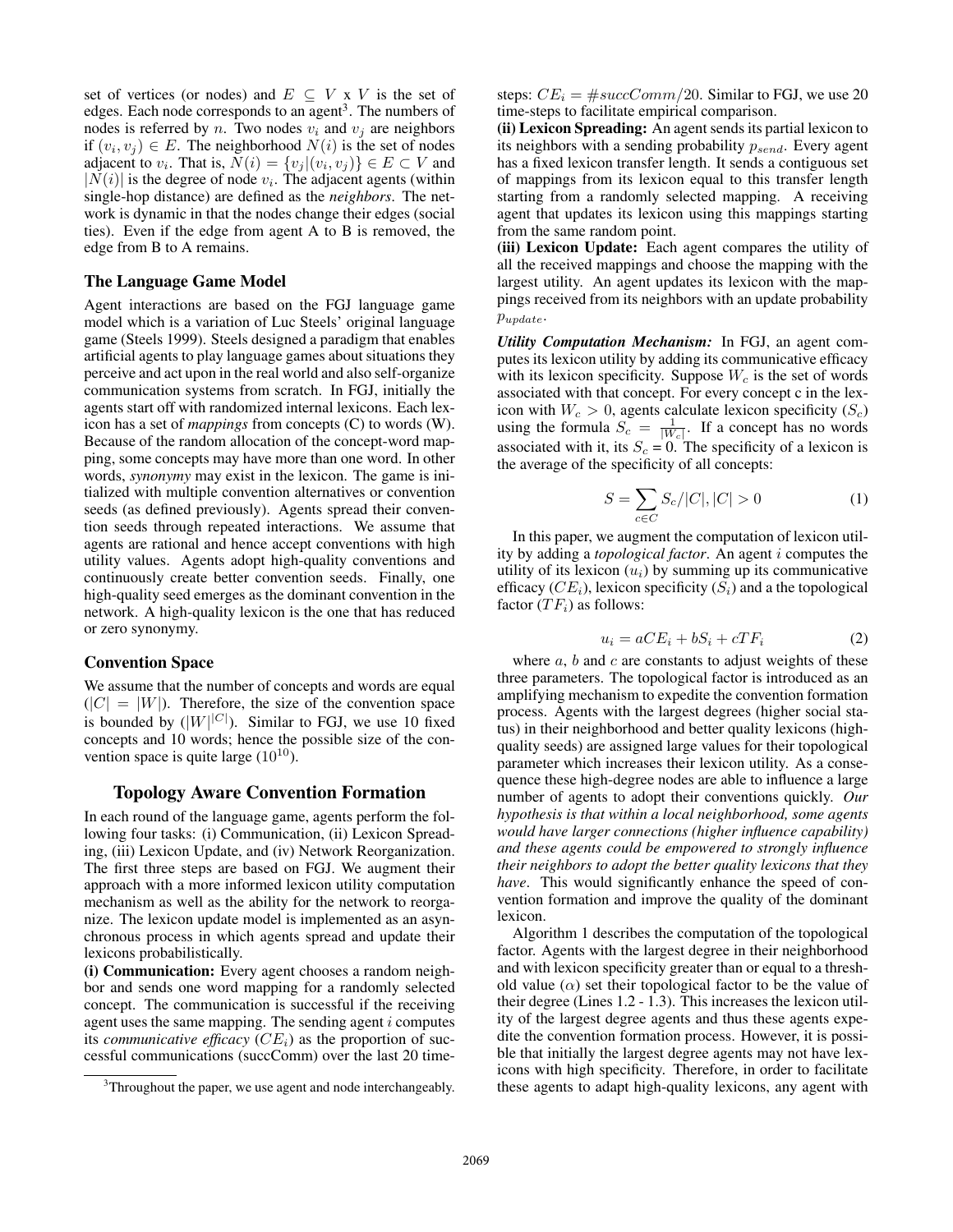|  | <b>Algorithm 1: Topological Factor Computation</b> |
|--|----------------------------------------------------|
|  |                                                    |

|     | <b>Require:</b> Initially Topological Factor for all agents is |  |  |  |  |
|-----|----------------------------------------------------------------|--|--|--|--|
|     | zero.                                                          |  |  |  |  |
|     | 1.1 for each agent $i = 1$ to n do                             |  |  |  |  |
| 1.2 | $if$ LargestDegreeinNeighborhood(i) AND                        |  |  |  |  |
|     | <i>LexiconSpecificity(i)</i> $\geq \alpha$ <b>then</b>         |  |  |  |  |
| 1.3 | TopologicalFactor(i) = $Degree(i)$                             |  |  |  |  |
| 1.4 | end                                                            |  |  |  |  |
| 1.5 | <b>if</b> LexiconSpecificity(i) $> \lambda$ then               |  |  |  |  |
| 1.6 | TopologicalFactor(i) = $\mu$                                   |  |  |  |  |
| 1.7 | end                                                            |  |  |  |  |
| 1.8 | end                                                            |  |  |  |  |
|     |                                                                |  |  |  |  |

lexicon specificity equal to or above a threshold value  $(\lambda)$ is enabled to set its topological factor to be equal to a very large number  $(\mu)$  as described in lines 1.5 - 1.6. These agents then influence their neighbors, including the larger-degree agents, to adapt the high-quality lexicon mappings in fewer time-steps. Once the larger degree agents acquire a highquality lexicon, they start influencing their larger neighbor base as in lines 1.2 - 1.3.

(iv) Increased Diversity through Network Reorganization: Individual agents are capable of making rational choices to remove and rewire a link; and thereby increase the diversity in their neighborhood. Our assumption is that by removing the lowest-lexicon-utility neighbors and then by rewiring to randomly chosen neighbors beyond their neighborhood, agents can improve the chance of increasing their lexicon specificity by having neighbors with potentially better quality lexicons (Perc and Szolnoki 2008; Fu et al. 2008). In other words, this *link diversity* contributes to the creation of better convention seeds that results in facilitating high-quality convention formation. With a given probability, an agent removes an existing link with a neighbor with the lowest lexicon utility. However, it will do so only if its own lexicon utility is larger than its lowestlexicon-utility neighbor. This is to ensure that an agent will not remove neighbors (including the lowest-lexicon-utility neighbor) that happen to have better lexicons than itself. The agent then rewires with a randomly chosen neighbor of its removed neighbor. This *conditions* the diversity in the network (unlike an unconditional random diversity). It is assumed that (a) only a small number of agents would take part in network reorganization and (b) only one neighbor would be removed to add a new neighbor. This way the total number of links can be maintained at a constant level and the degree-distribution of the nodes would remain unchanged. Since the network is bi-directional, removing an edge from agent A to B does not remove the edge from B to A.

If agent A is selected for rewiring, it chooses the edge with its lowest lexicon quality neighbor B for removal and to rewire with one of B's neighbor with a probability given by the Fermi function (Pacheco, Traulsen, and Nowak 2006)  $p = [1 + e^{-\beta(u_A - u_B)}]^{-1}$ . The parameter  $\beta$  controls the intensity of selection in that for larger values ( $\beta \to \infty$ ) the edges of the lower lexicon-utility agents are *deterministi-* *cally* removed and rewired to a randomly selected neighbor of the removed agent.

|      | <b>Algorithm 2:</b> Topologically Aware Algorithm |  |  |  |  |
|------|---------------------------------------------------|--|--|--|--|
|      | 2.1 for each agent $i = 1$ to n do                |  |  |  |  |
| 2.2  | randomLexiconAssignment()                         |  |  |  |  |
| 2.3  | sendOneMappingToRandomNeighbor()                  |  |  |  |  |
| 2.4  | computeCommunicativeEfficacy(#succComm/20)        |  |  |  |  |
| 2.5  | computeLexiconSpecificity(Equation 1)             |  |  |  |  |
| 2.6  | computeTopologicalFactor(Algorithm 1)             |  |  |  |  |
| 2.7  | computeLexiconUtility(Equation 2)                 |  |  |  |  |
| 2.8  | probabilisticLexiconSpreadingtoNeighbors()        |  |  |  |  |
| 2.9  | probabilisticLexiconUpdate()                      |  |  |  |  |
| 2.10 | networkReorganization()                           |  |  |  |  |
| 2.11 | end                                               |  |  |  |  |
|      | 2.12 iterate (Lines 2.1 - 2.10)                   |  |  |  |  |
|      |                                                   |  |  |  |  |

### Algorithm for Convention Formation Mechanism

Algorithm 2 describes the distributed convention formation mechanism. This algorithm is executed by individual agents. Initially mappings for the lexicons are randomly assigned among the agents. Then each agent sends one random mapping to a randomly chosen neighbor and computes both its communicative efficacy and lexicon specificity (Lines 2.2 - 2.5). Each agent then computes its topological factor and lexicon utility (Lines 2.6 - 2.7). Then each agent probabilistically spreads its partial lexicon and updates its lexicon (Lines 2.8 - 2.10). This process repeats (Lines 2.1 - 2.10) over multiple rounds and a majority lexicon convention emerges.

### Simulation and Results Analysis

We conduct simulations to compare the performance of two state-of-the-art lexicon convention formation mechanisms (SRA & FGJ) with our topology-aware (TA) mechanism on various types of networks including regular (Ring), smallworld (SW), random (RN) and scale-free (SF) networks

The dominant lexicon convention is defined as the one that is shared by the largest number of agents.

The following metrics are used for comparison:

- Effectiveness: A mechanism is defined to be effective if it is able to converge into a LMCS within a reasonable amount of time.
- Efficiency: This parameter measures how fast a network converges into a LMCS.
- Dominant Lexicon Specificity (DLS): It represents the lexicon specificity that belongs to the dominant convention. DLS helps to understand how lexicon specificity of the dominant convention evolves (improves) over time.
- Average Communicative Efficacy (ACE): It provides a measure of the average communicative efficacy of the system. ACE is used to understand the level of coordination of the system at each time-step.

### Simulation Setup

We conduct experiments on four topologies: Ring, SW, RN and SF. Watts and Strogatz small-world model is used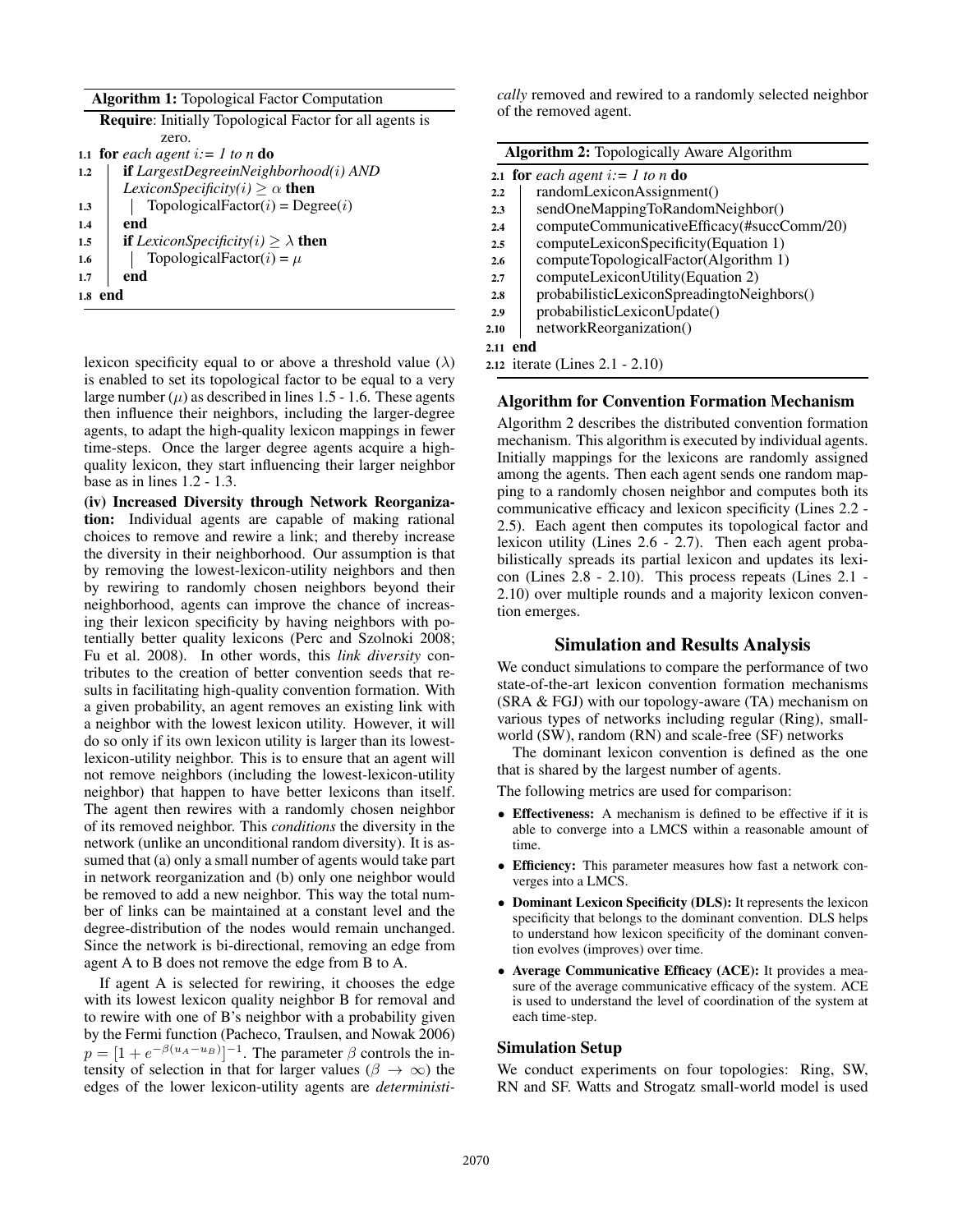

Figure 1: Comparison of the number of dominant lexicon agents for the topology-aware (TA) approach with SRA and FGJ.

to create SW networks (Watts and Strogatz 1998). The rewiring probability is set to 0.1 (similar to SRA and FGJ). SF topologies are generated using the Barabasi-Albert model (Barabasi and Albert 1999).

Each type of network consists of 1000 agents represented as nodes in the network. An edge between two nodes of the network indicates that the agents can interact and play the language game. The average node degree in these networks are set to 20 for the purpose of comparison with the two baseline state-of-the-art approaches.

Similar to FGJ, initially the internal lexicon of every agent is set with 10 fixed concepts and a randomized mapping of one or more words (from a set of 10 words) for each concept. Due to random assignment of the words to the concepts, some concepts initially may not have any word associated with them. We ignore these concepts during the computation of the specificity for each concept. The simulation proceeds according to Algorithm 2. For the computation of the lexicon utility, similar to FGJ, the three parameters of equation 2 (CE, S & TF) are equally weighted (i.e.,  $a = b =$  $c = 1$ ). We anticipate that for larger degree nodes, the value of TF would be very high so that having a larger weight for CE and S would not have much effect. For smaller degree nodes, TF is assumed to be zero; and only CE and S contribute towards utility computation. The spreading and updating probabilities are set to 0.01. Only 10% of the agents are randomly selected to take part in network reorganization using the Fermi function in which the value of  $\beta$  is set to 1.0.

Table 1 provides the setting of the threshold levels of the parameters for the TA mechanism.  $\alpha$  is set to be greater than or equal to 0.95 and  $\lambda$  is equal to 1.0. It enables the largest degree agents in any neighborhood to exert influence (by increasing their topological factor) only when their lexicon specificity is equal to or above 0.95. However, any agent (including the smaller degree agents) can increase its topological factor when its lexicon specificity is optimum. For the calculation of the topological factor,  $\mu$  is set to a large number 1000.

For implementing FGJ mechanism, 50 influencer agents are randomly deployed in the network, as in the original FGJ. These agents start off with a unique lexicon in which every concept has a single word mapping (lexicon specificity is optimum, i.e., equal to 1.0).

All the results reported are averages over 50 realizations

for each network. Each simulation consists of 100,000 timesteps where a time-step refers to a single run of the program.

Table 1: Parameter Values for Simulation Configuration.

|     | $\alpha$ |         | $p_{send}$ | $p_{update}$ |  |
|-----|----------|---------|------------|--------------|--|
| TA  | 0.95     | $= 1.0$ | 0.01       | 0.01         |  |
| SRA | N/A      | N/A     | 0.01       | 0.01         |  |
| FGJ | N/A      | N/A     | 0.01       | O 01         |  |

Table 2: Performance Comparison: %ACC refers to % of agents converged into a convention at timestep t. ACE & DLS are reported at 100,000 time-step.

|            | $\overline{\mathrm{Ring}}$ |                         |      | Small-World                    |         |                         |            |                         |
|------------|----------------------------|-------------------------|------|--------------------------------|---------|-------------------------|------------|-------------------------|
|            | $%$ ACC                    |                         | ACE  | <b>DLS</b>                     | $%$ ACC |                         | <b>ACE</b> | <b>DLS</b>              |
| <b>TA</b>  | 80                         | 18757                   | 0.94 | 0.88                           | 80      | 1837                    | 0.94       | 0.87                    |
|            | 90                         | 29323                   | 0.96 | 0.88                           | 90      | 30222                   | 0.97       | 0.88                    |
| <b>SRA</b> | 80                         | X                       | N/A  | $\overline{\text{N}}/\text{A}$ | 80      | X                       | N/A        | N/A                     |
|            | 90                         | $\overline{X}$          | N/A  | N/A                            | 90      | $\overline{\mathrm{X}}$ | N/A        | N/A                     |
| FGJ        | 80                         | X                       | N/A  | N/A                            | 80      | X                       | N/A        | N/A                     |
|            | 90                         | $\overline{\text{X}}$   | N/A  | N/A                            | 90      | $\overline{\text{X}}$   | N/A        | N/A                     |
|            | Random                     |                         |      | Scale-Free                     |         |                         |            |                         |
|            | %ACC                       |                         | ACE  | <b>DLS</b>                     | $%$ ACC |                         | ACE        | <b>DLS</b>              |
| TA         | 80                         | 27549                   | 0.94 | 0.89                           | 80      | 24375                   | 0.94       | 0.94                    |
|            | 90                         | 47595                   | 0.97 | 0.90                           | 90      | 68111                   | 0.97       | 0.95                    |
| SRA        | 80                         | X                       | N/A  | N/A                            | 80      | 70660                   | 0.96       | 0.98                    |
|            | 90                         | $\overline{\text{X}}$   | N/A  | N/A                            | 90      | $\overline{\text{X}}$   | N/A        | N/A                     |
| FGJ        | 80                         | 43961                   | 0.92 | 1.0                            | 80      | 35500                   | 0.96       | 1.0                     |
|            | 90                         | $\overline{\mathrm{X}}$ | N/A  | $\overline{\text{N}}/\text{A}$ | 90      | $\overline{\text{X}}$   | N/A        | $\overline{\text{N/A}}$ |

#### Simulation Results

### Convergence to LMCS & Speed of Convention Formation

Figure 1 shows how dominant convention agents evolve over time for TA, SRA and FGJ over Ring, SW, RN and SF topologies respectively. We observe that TA clearly outperforms the two state-of-the-art approaches in all four network types. A combination of the topology-aware lexicon-utility computation and link diversity enables 90% agents to converge into a single convention much faster than SRA and FGJ over these topologies.

Table 2 shows that SRA and FGJ fail to converge into LMCS in RN and SF networks within 100,000 time-steps. SRA requires as many as 70,660 rounds for 80% agents to use the dominant lexicon in SF networks which it fails to do in RN topologies . On the other hand, TA requires 24,375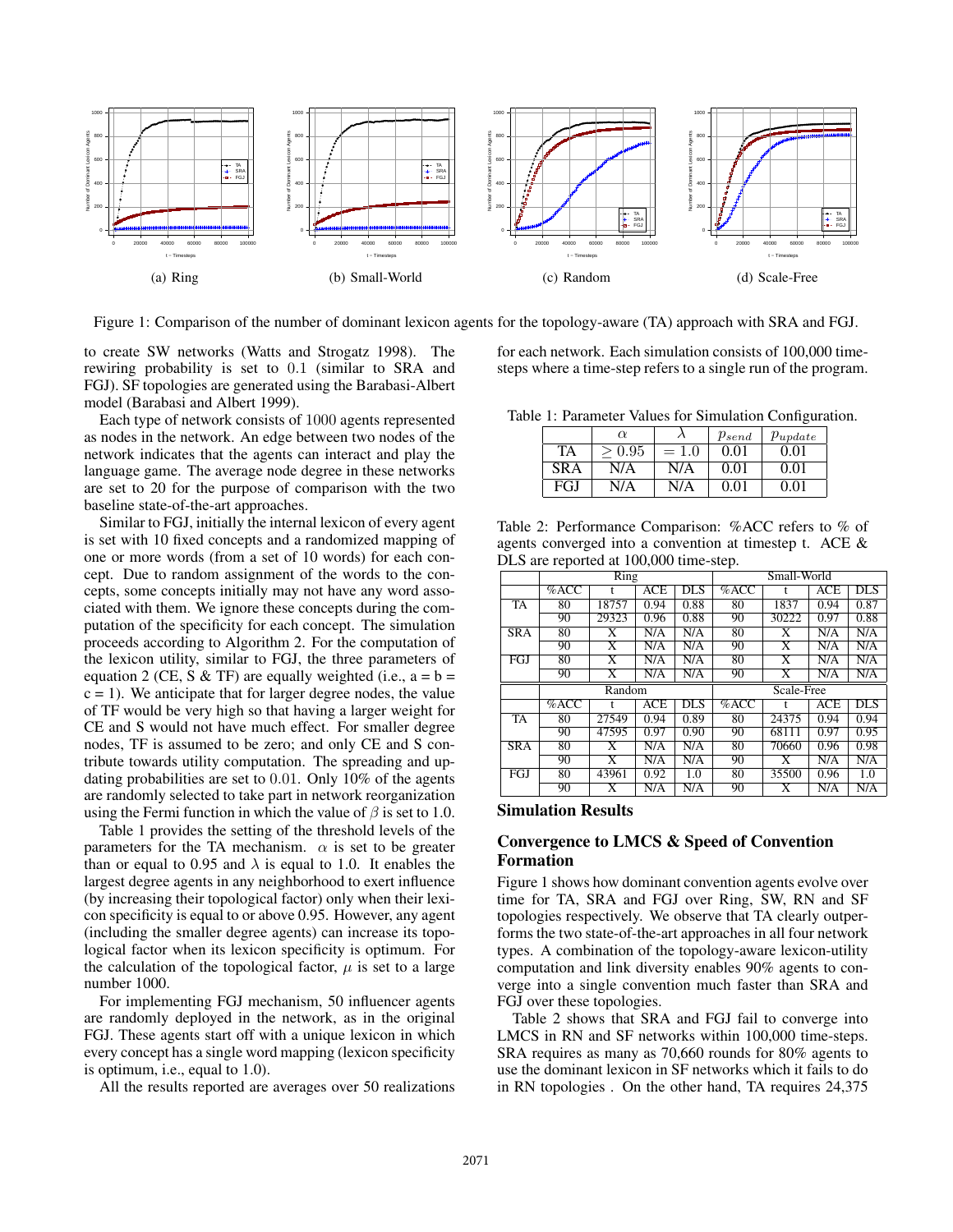

Figure 2: Comparison of the evolution of average communicative efficacy (ACE) & dominant lexicon specificity (DLS) in four topologies. The values are averaged over 50 separate instances of simulation.

time-steps to have 80% agents to use a common lexicon in SF networks and 27,549 time-steps in RN networks. We observe similar poor performance in case of FGJ that requires 35,500 time-steps to have 80% agents to use a common lexicon in SF networks and 43,961 time-steps in RN networks.

The performance of SRA and FGJ is worse in Ring and SW topologies. SRA enables less than 25 agents to form a single convention over these two topologies; and using FGJ less than 250 agents converge into a single convention within 100,000 time-steps. Both in Ring and SW networks, degree-heterogeneity is much less compared to RN and SF networks. As a consequence the spreading based approaches of SRA and FGJ require longer convergence time to LMCS. On the other hand, TA mechanism enables agents to use their social influence to bias their neighbors to adopt conventions at a faster rate. Moreover, according to TA, if an agent has perfect lexicon, it increases the utility of its lexicon to strongly influence their neighbors. In addition to this, link diversity through network reorganization increases the chance of having better-lexicon-quality-neighbors. This explains the accelerated spreading of the high quality lexicon in the TA mechanism.

## Average Communicative Efficacy (ACE) & Dominant Lexicon Specificity (DLS)

In all four topologies, the ACE is better for TA than SRA and FGJ (see Figure 2). It indicates the level of coordination is high when agents use TA mechanism. We discussed previously that the TA empowers the agents with perfect lexicons to expedite the convention formation process. Also link diversity helps to improve the chance of creating better

lexicons. However, the DLS in FGJ is better than TA. The reason is that FGJ has the advantage of initializing a fraction of the agents with the optimum quality lexicon that bias the rest of the network to adopt their (perfect) lexicon.

## Conclusion and Future Work

In this paper, our goal is to design a mechanism that is able to create a social convention within a large convention space for MAS operating on various types of dynamic networks. We hypothesize that if agents are endowed with the capability of "network thinking" and are enabled to use contextual knowledge for decision-making, the convention formation process becomes faster and efficient. To validate this hypothesis, we used a language coordination problem from FGJ for investigation. In this problem domain, a society of agents construct a common lexicon in a decentralized fashion. Similar to FGJ, agents' interactions were modeled using a language game where agents send their lexicons to their neighbors and update their lexicon based on the utility values of the received lexicons. We presented a novel topology-aware utility computation mechanism that enabled the agents to reorganize their neighborhood based on this utility estimate to expedite the convention formation process. A key idea here is that agents with the most influence (larger connections) in the network are harnessed to adopt the best lexicons in the neighborhood and to quickly influence the agents in their network to adopt the high-quality lexicons. Extensive simulation results indicate that the proposed mechanism is both effective (able to converge into a large majority convention state with more than 90% agents sharing a high-quality lexicon) and efficient (faster) as com